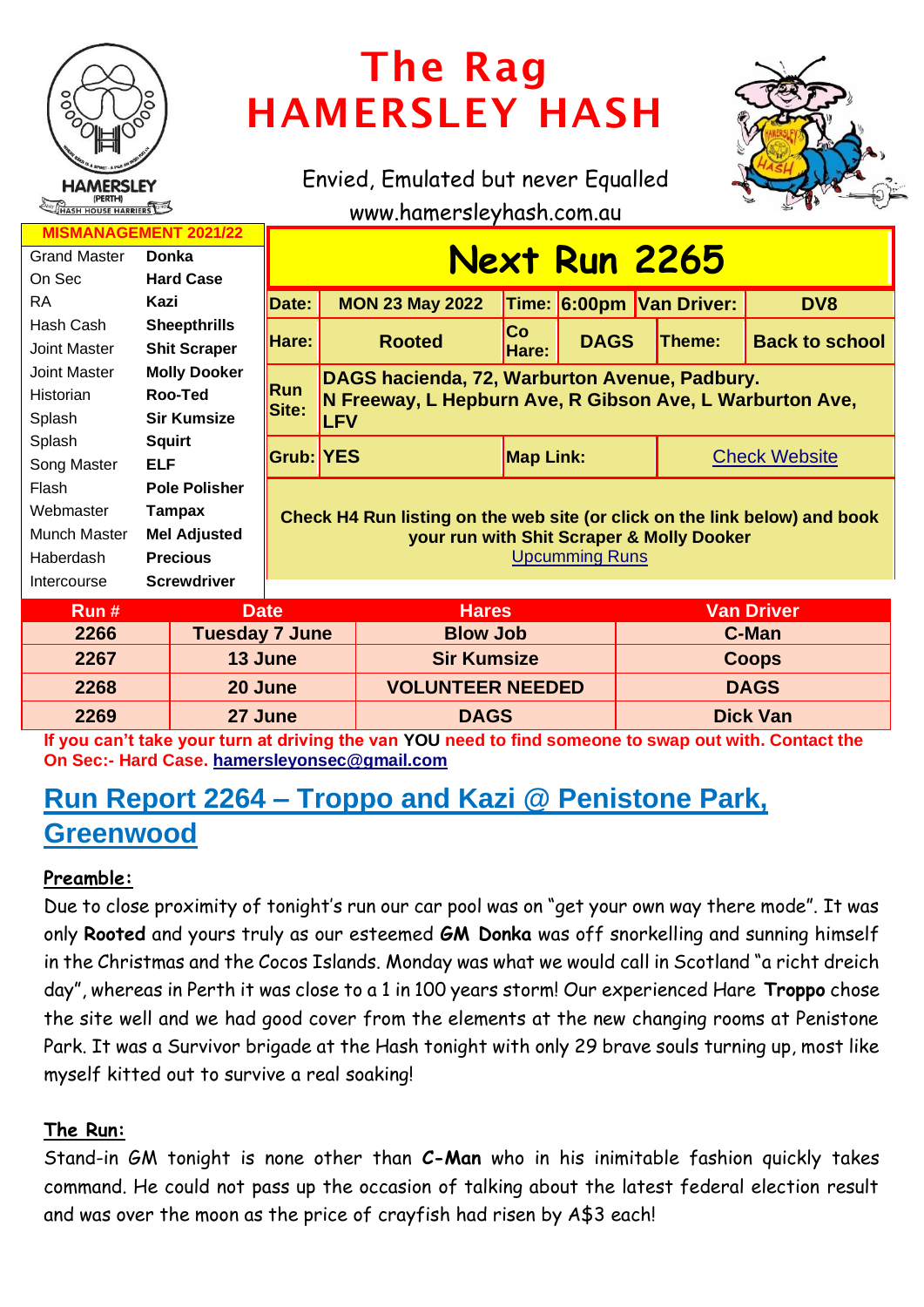**Troppo** is invited to take to the crate to give us directions. Alas he and his co-opted Co-hare **Kazi** did make a valiant attempt to set the run in the afternoon but in the absence of waterproof chalk they failed!

**Kazi** being the current RA was in the firing line for not controlling the weather tonight but to be fair he did manage to keep the rains storms at bay at least for the duration of the Run.



**Troppo** advised that in lieu of a Drink Stop (not a good idea tonight] that he would put on a carton for the Members upon their return from the Run. It would be a live Hare run/walk with **Bravefart,** duly briefed by **Troppo,** leading the Running Pack and **Troppo** himself leading the Walking Pack.

A brave Running Pack of 7 Hashers took off into the howling wind following the "live" Hare **Bravefart** who was lit like a Xmas tree – just missing the fairy on his head! The rest of us, less the skiver's staying at the Van, duly followed our "live" Hare **Troppo**. The FWB consisted of the "usual suspects" – **Spud/C-Man/HardCase** with believe it or not **Gasman** keeping pace with us. New member **Edd** was also champing at our heels. It would not be a Hash without a few FT's and **Troppo** made sure he introduced a few of these together with some check holds to keep all of the Walking Pack pretty much together on the

imaginary trail – although to be fair to the Hares there were a few 4's surviving the rains storms. Close to home we had a song stop that brought the Walking Pack together. I had no spy in the camp of the Running Pack tonight so I am unable to provide any commentary on their run but I'm sure that they too were happy to come home dry!

It was 6.5Km for the Running Pack and I recorded just 4Km for the Walking pack.

#### **Circle Up & Visitors and Returniks**

**Visitors:**  None Tonight

#### **Returniks**:

- **Mental Disorder** sex tourist in Cambodia
- **Arseholeo** sex tourist in Cambodia
- **Voodoo** been up in the Pilbara with his sidekick GDC prospecting for manganese
- **Gasman** same as usual been working up North blowing things up!
- **Squirt** been working in Queensland and then offshore Karratha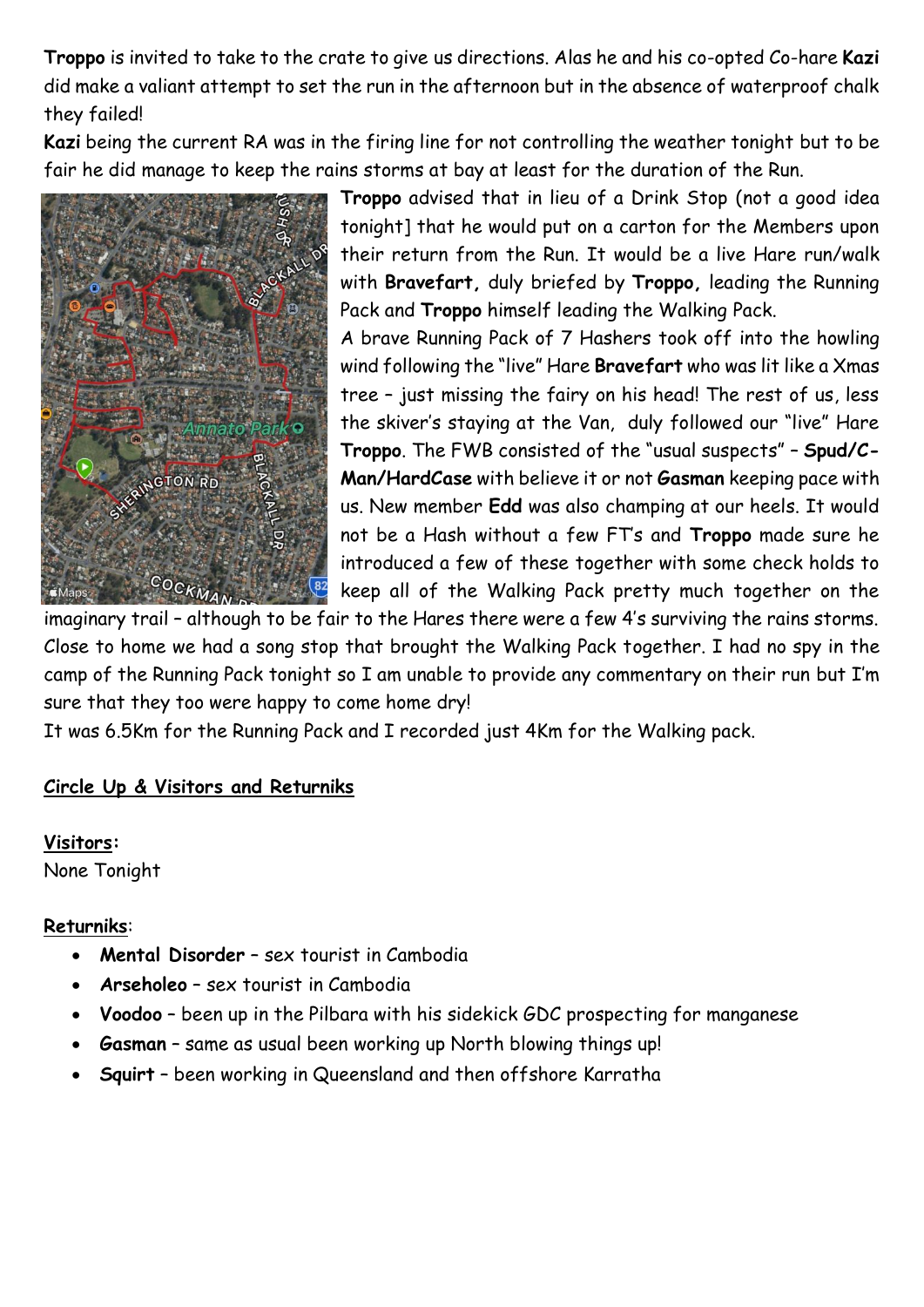#### **Covid Report:**

The Covid hits keep decimating Hamersley Hash. Latest unfortunates are:-

**Stir** – Day 4 - a slight headache but not much energy, although that tends to be normal these days!

**DAGS** – I believe I copped the worst on Thurs/Friday thinking it was from our flue injections. CTM is handling it well thank goodness but only did a Covid test on Monday that was positive. We are over the worst now and just hope it doesn't drag on.

**Pole Polisher** – Fairing very well. Forced 7 days off work in isolation renovating a room in his house. All good now and pretty much back to normal.

#### **General Business:**

First up as usual is **Rooted** who tells us that he has just joined the OSH [Octogenarian Surviving Hasher] Club on Saturday. **Rooted** advises that he is putting on a carton for the members in recognition of this very significant milestone that he has achieved. He then proceeds with a joke for the physically challenged members to allow them to be seated. Fall guys tonight for the joke were the **JM's Shit Scraper** and **Molly Dooker** and it was something about a sex rodeo! That set **C-Man** off telling us about his unfortunate dating experience with two ladies who he was courting at the same time meeting each other when he had his arm around one of them!

**C-Man** has not lost his touch and has sex tourist **Arseholeo** on Ice for allowing an LBFM to wear a Hamersley shirt and then spreading her photo far and wide on social media.

**Bravefart** commented on the super hot jerky as part of the snacks tonight and **C-Man** reckoned it was his ploy to raise the beer sales tonight.

**Troppo** advises that he will be stand-in GM at next week's run at **DAGS** house and asks all attendees to wear tropical gear in the circle and also bring a joke or two to share. There might be Pina Coladas!

**Spud** advises that he has received a positive response for his idea of a Rotto in Bali revisited and that it would be on the last weekend of October 2022. **JM Shit Scraper** reckoned that he would be proceeding up to Chiang Mai after Rotto in Bali for a run with the Bunnies – hopefully there are not a few new bunnies since your last visit there! **Bravefart, Baron** and **Mental Disorder** also seemed to be planning to join the next Mekong Indo China run in November back in Cambodia**.** At this juncture **C-Man** strongly reminded everyone that they need to be back in Perth for Hamersley's 44th anniversary at the AGM Run on Monday 14 November 2022. He needed to repeat himself a couple of times for some of our slower members to appreciate the importance of 44!

#### **Charges:**

Just before raising his charge **McAffluent** [I could have called him **McEffluent** but I don't want to be end up in a defamation case like Johnny Depp!] tries to get on the good side of stand-in GM **C-Man** by buying him a "bush chook". That's an Emu Export – only drunk by "real" Hashmen! **McAffluent** then charges **Voodoo** as he claims that it was one of his race of Dutchmen who were the instigators of the current infection of Monkey Pox now sweeping the globe. **McAffluent** claims that it all started with the Dutch in Spain during the 80 years war in 1548 [Scribes note: - the 80 yeas war was actually 1568 to 1648]. **Voodoo** claims that he was in the Pilbara! – I think that the charge may have gone over his head a bit! **Voodoo** then tries to tell a story about him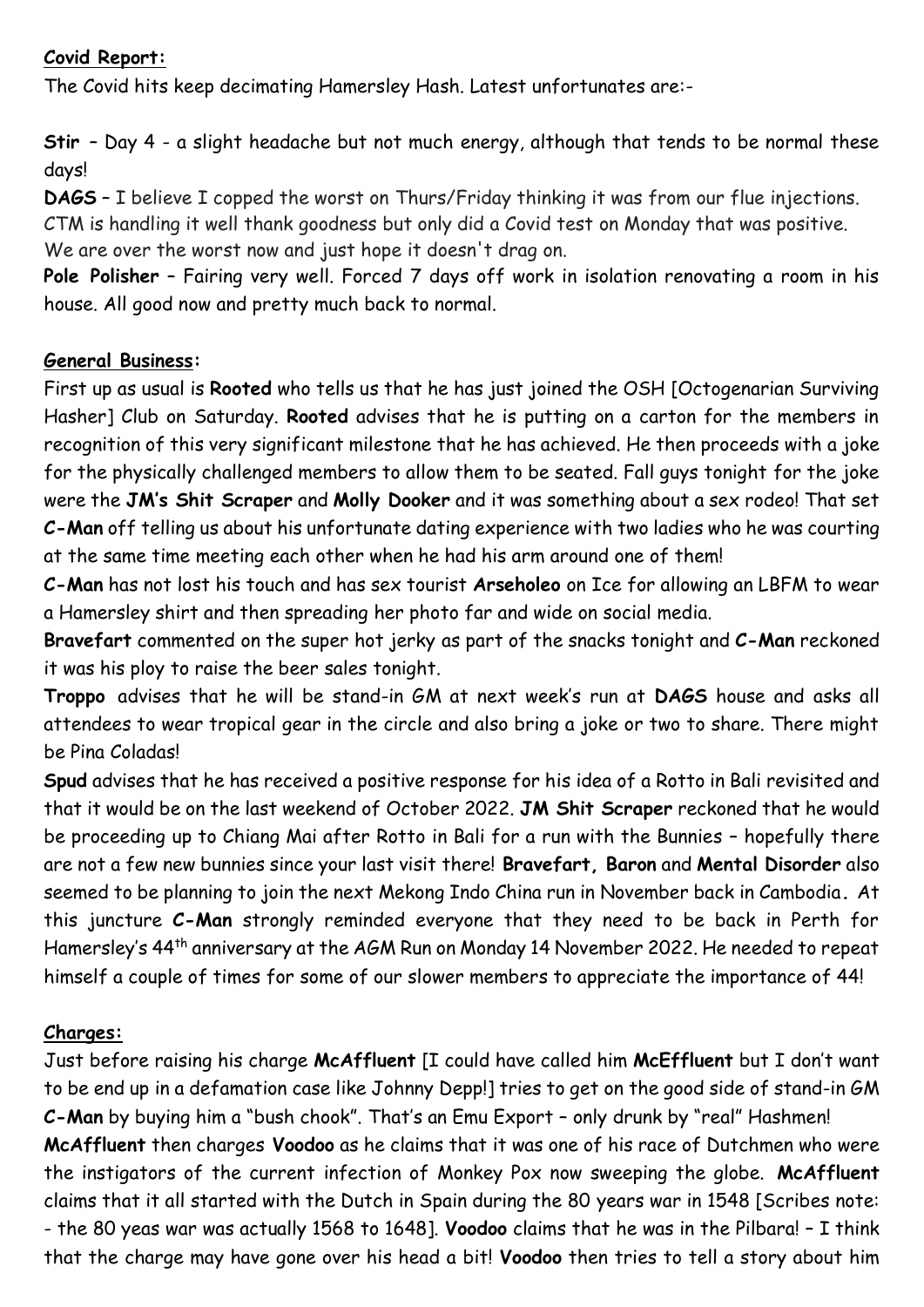and his returning sidekick **GDC** in the Pilbara but that ended up going way over the heads of those in the circle. Talk of housekeepers did ring a bell with **C-Man** though!

**Rooted** made the comment that **McAffluent** should drop the K and "Money Pox" was a more fitting moniker for him!

**C-Man** then makes his first attempt at charging **On Sec HardCase** for being off the pace on tonight's run and allowing **Gasman** to keep up with FWB's exalted company! At this point **McAffluent** intervenes and will not hear a bad word said about his "good mate" **HardCase** and saves him by buying **C-Man** 6 – yes 6 - "bush chooks".

**Spud** charges **Tampax** for not plugging the Van into the changing rooms external power as he said it was not working until **Song Master ELF** plugged in his PA system and it powered up! DD **Tampax**! **C-Man** must have some thirst as he has another charge against **HardCase** for directing him and **Spud** off on a FT. Another "bush chook" miraculously appears courtesy of **McAffluent.**

Mention was made of the new Hoodies and **Coops** asks when **Haberdash Precious** is going to order Teal coloured ones!

#### **WOW:**

Whoever claims that **RA Kazi** was slow off the mark have got it wrong as he too tries to make a trumped up charge against **HardCase**, even though we are on WOW, and **McAffluent** produces the goods once again – must have been a good horse that he backed!

**Spud,** never one to miss a trick, then gets on the band wagon and tries to charge **HardCase** and does not need to expand upon his charge before another free beer comes his way from you guessed it – **McAffluent**.

**RA Kazi** says that he and the Hare **Troppo** did make an effort to mark the trail but were defeated by the storms in the afternoon. He thanks **Bravefart** for doing the "live" Hare for the Running pack and **Troppo** for the Walking pack.

**Mental Disorder** nominates his travelling sex tourist companion, **Arseholeo**, for an escapade with an LBFM in the storm forgetting where his hotel was and paying a Tuk Tuk driver for a 100 metre ride to it!

**Arseholeo** repays the favour by nominating his sex tourist mate **Mental Disorder** with his own story about the trip and him getting in the poo with his missus.

**Gasman** nominates **Mental Disorder** for being dumber than **Arseholeo** if that was possible!

**C-Man** rightly states that in Hash there should be no tales on tour and that's why this Rag will self destruct after you have read it!

The "bush chooks' have done there job and **C-Man** is on a roll and nominates **HardCase** for the same thing that he charged him with – dropping his walking pace and allowing **Gasman** to keep up with the FWB brigade.

**C-Man** then nominates **Short Horn** for blinding everyone with his 2,000 lumens head torch and not removing his hat during the Song Stop on the Walkers trail but continuing to have a piss instead!

**RA Kazi** as is is won't is not swayed by such frivolous charges and calls in the WIW [Wanker In Waiting] **McAffluent** and anoints him as this week's WOW. The incumbent WOW **Flasher** is MIA tonight so another WOW shirt is produced and it fits **McAffluent** like a glove! DD to him.